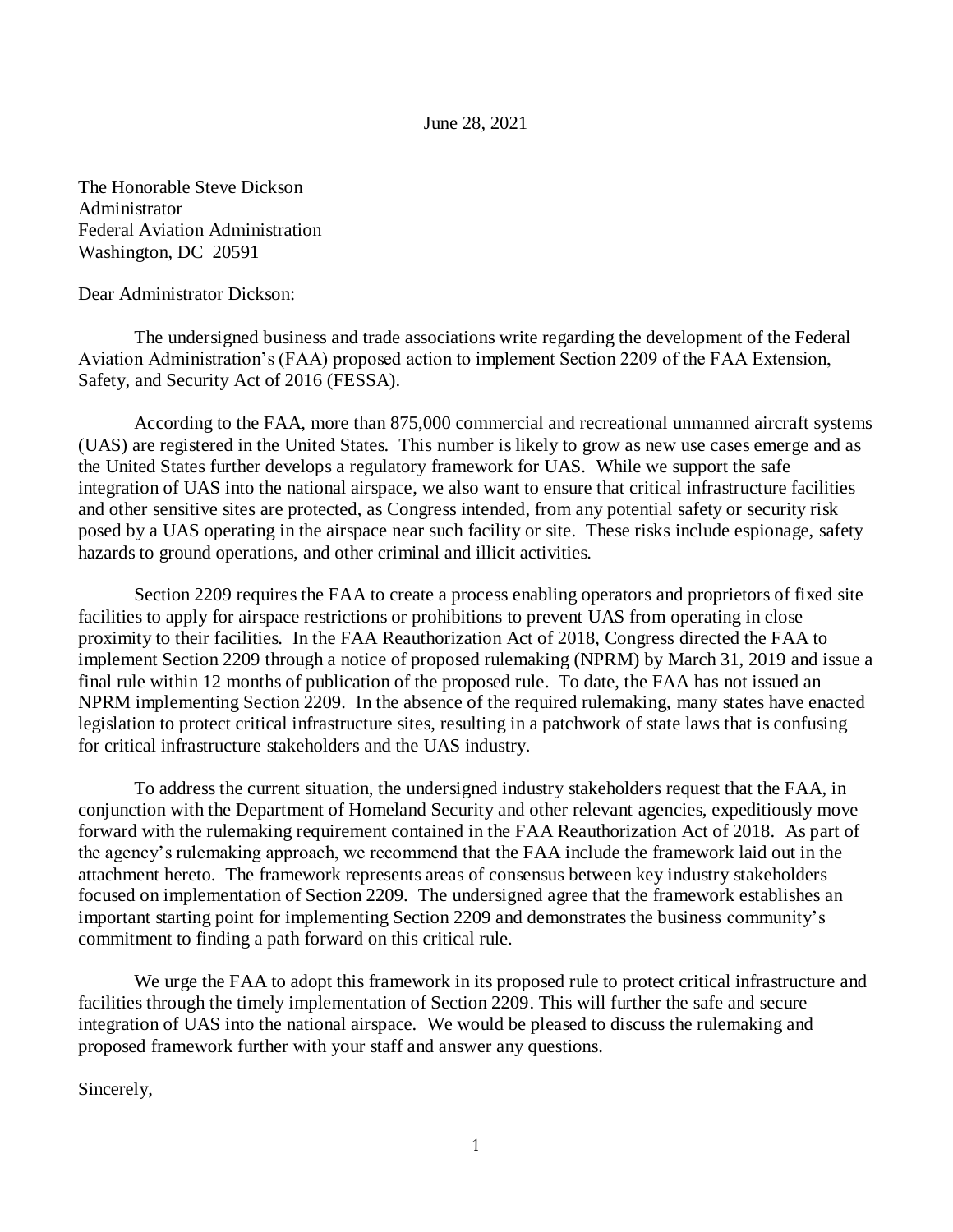Alliance for Drone Innovation American Chemistry Council American Fuel & Petrochemical Manufacturers American Gas Association American Petroleum Institute Association of American Railroads Consumer Technology Association International Association of Amusement Parks and Attractions Interstate Natural Gas Association of America Nuclear Energy Institute U.S. Chamber of Commerce

cc: The Honorable Pete Buttigieg, Secretary, U.S. Department of Transportation The Honorable Alejandro Mayorkas, Secretary, U.S. Department of Homeland Security The Honorable Jennifer M. Granholm, Secretary, U.S. Department of Energy The Honorable Merrick B. Garland, Attorney General, U.S. Department of Justice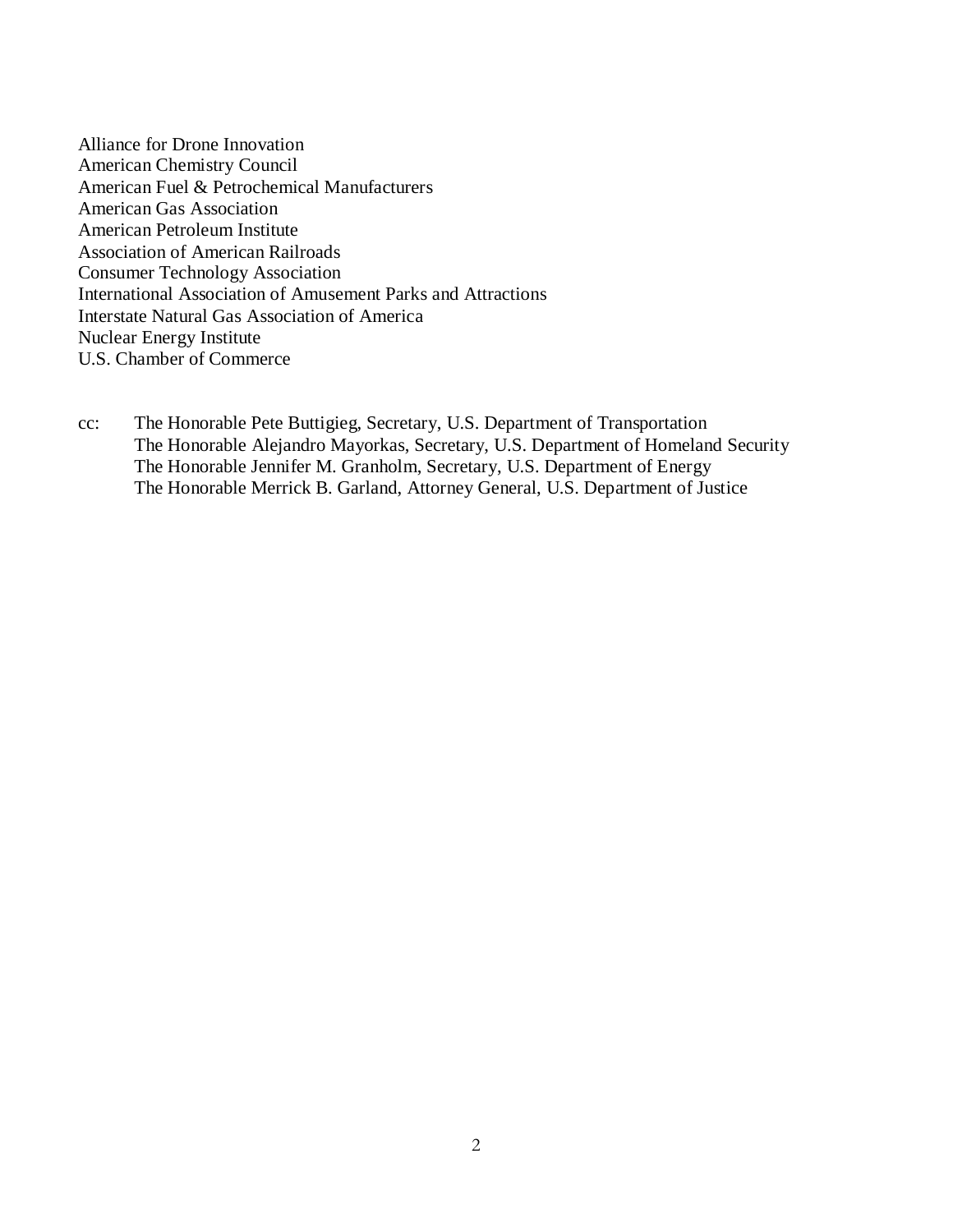# **Framework to Protect Critical Infrastructure from UAS**

# Clearly Define Critical Infrastructure and Prioritize Fixed Site Facilities

Section 2209(b)(1)(C) enumerates the types of fixed site facilities to be protected. Some types of fixed site facilities, such as railroad, energy production, and chemical facilities, are explicitly included, but critical infrastructure is undefined in FESSA. The FAA should define critical infrastructure to identify those fixed-site facilities that are included under that term, but that are not explicitly identified in the statute.

To define critical infrastructure, the FAA should utilize the sectors identified in Presidential Policy Directive 21 (PPD-21), which is currently used to establish a government-wide approach to critical infrastructure protection. The FAA should ensure that fixed site facilities that are explicitly identified in section 2209(b)(1)(C)(i)-(iii) are considered separately from the "other locations that warrant such restrictions," identified in clause (iv). Locations falling under clause (iv) should be given a higher degree of scrutiny to ensure that the FAA is not overwhelmed with applications.

### Collaborate with the Private Sector on Designations

Section 2209 would cover fixed site facilities that span multiple industry sectors, and the private sector has substantial expertise in understanding the risk profiles of facilities in their respective sectors. In fact, there are standards and regulations in place today that provide a consistent risk framework for many of the industry sectors covered by 2209 that could be adopted by FAA in making 2209 designations. As part of the application for designation process, the FAA should allow eligible fixed site facility operators and proprietors to submit any industry-developed standards, frameworks, and other relevant policies that reflect the unique risk profiles of their particular sector. Also, for any sectors that lack such policies, the FAA should encourage the creation of new policies by eligible fixed site facility operators and proprietors in tandem with the Section 2209 rulemaking process. These submissions will provide clarity on specific fixed site facilities eligible for designation and any other information relevant to implementing Section 2209.

## Support Phased Implementation and Prioritize Named Fixed Site Facilities

Given the complexity of Section 2209 and resource constraints at the FAA, the FAA should consider a phased implementation of the rule. Phase 1 should encompass fixed site facilities explicitly specified by Section 2209 and subsequent Acts. These would include: energy production, transmission, and distribution facilities and equipment; oil refineries; chemical facilities; amusement parks; and railroad facilities. Phase 2 should include other critical infrastructure locations that are not explicitly specified in Section 2209 as well as other locations eligible under clause (iv).

#### Establish an Effective Process for Designations

All fixed site facilities determinations should consider the following factors: aviation safety; protection of persons and property on the ground; national security; and homeland security. The FAA should ensure the boundary restrictions protect the fixed site facility from the risks posed by a UAS operating adjacent to